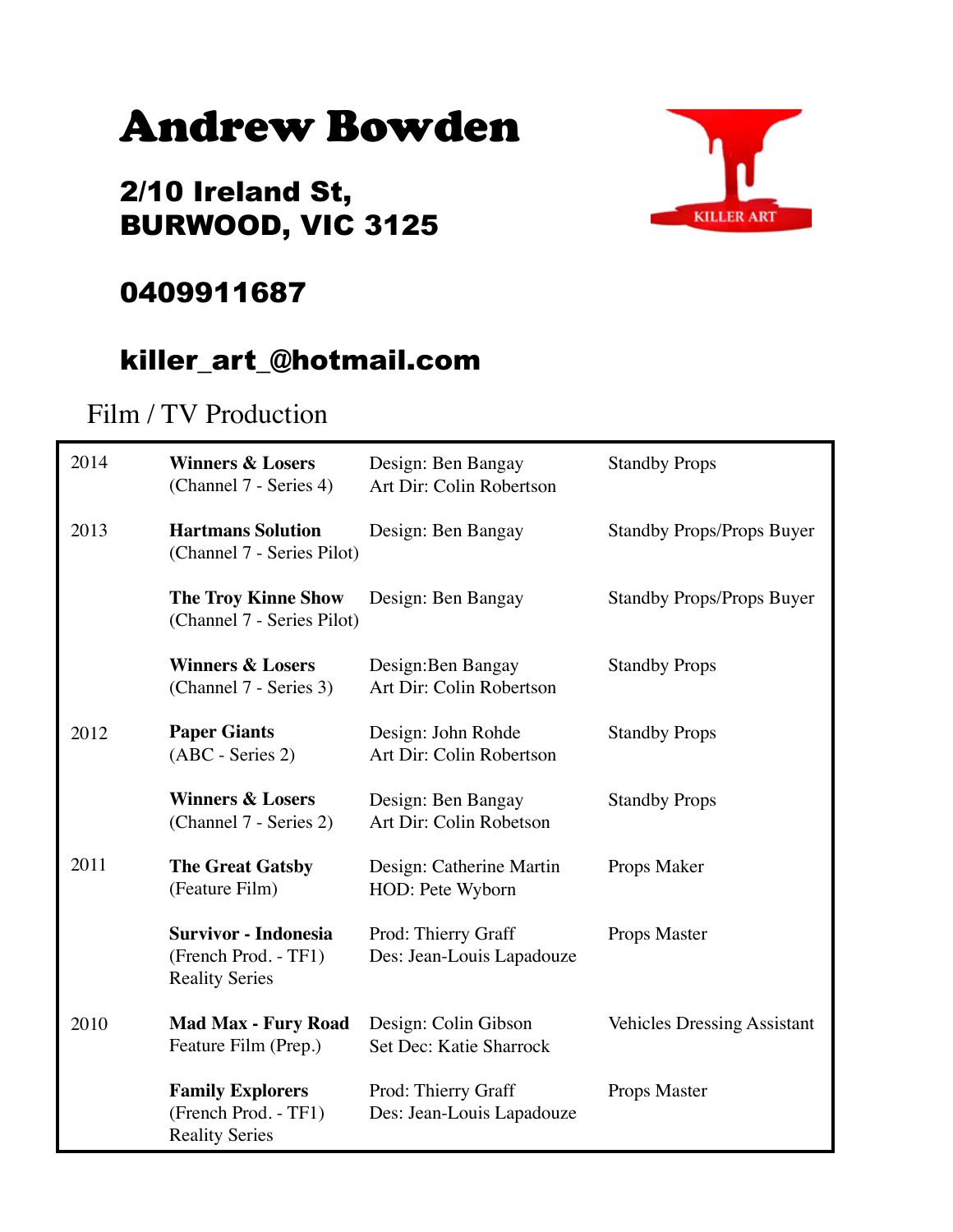| 2010             | <b>Kids Choice TV Series</b><br>(Nickelodeon - Foxtel)     | Prod: Kelvin Munroe                           | <b>Art Director</b>                                         |
|------------------|------------------------------------------------------------|-----------------------------------------------|-------------------------------------------------------------|
|                  | <b>Lucky Dragon</b><br>(Channel 7 - Pilot)                 | Prod: Di Drew<br>Des: Ben Bangay              | <b>Set Decorator</b>                                        |
| 2009             | <b>Short Stack</b><br>"Ladies & Gentlemen"<br>Music Video  | Prod: Renae Begent<br>Dir: Dan Reisinger      | <b>Art Director</b>                                         |
| $2000 -$<br>2009 | <b>All Saints -409 Episodes</b><br>(Channel 7 Series 3-12) | Prod: Jo Porter<br>Des: Ben Bangay            | <b>Set Decorator</b><br>Props Maker<br><b>Standby Props</b> |
| 1999             | <b>Risk</b><br><b>Feature Film</b>                         | Prod: Marion Macgowan<br>Des: Murray Picknett | <b>Art Assistant</b>                                        |
| 1999             | <b>Bootmen</b><br><b>Feature Film</b>                      | Prod: Hilary Linstead<br>Des: Murray Picknett | <b>Art Assistant</b>                                        |

## TVCs

| 2014 | <b>Fiat</b><br>"3 Men, 3 Vans"             | Nice Bike            | <b>Standby Props/</b><br>Props Buyer |
|------|--------------------------------------------|----------------------|--------------------------------------|
|      | <b>Alpha Romeo</b><br>"The Eviction"       | Nice Bike            | <b>Standby Props/</b><br>Props Buyer |
|      | <b>Telstra</b><br>"Count Me In"            | Finch                | <b>Standby Props</b>                 |
| 2013 | <b>RACV</b><br>"I'm With RACV"             | <b>Fiction Films</b> | <b>Standby Props/</b><br>Props Buyer |
|      | <b>Latina Fresh</b><br>"Twist It Your Way" | <b>Fiction Films</b> | <b>Standby Props</b>                 |
|      | <b>Rebel Sports</b><br>"Road To Glory"     | Airbag               | <b>Standby Props/</b><br>Props Buyer |
|      | <b>Dulux</b><br>"Barry" "Longer Lasting"   | Finch                | <b>Standby Props</b>                 |
|      | <b>Tennis Australia</b><br>"Get Court Up"  | The Pound            | <b>Standby Props/</b><br>Props Buyer |